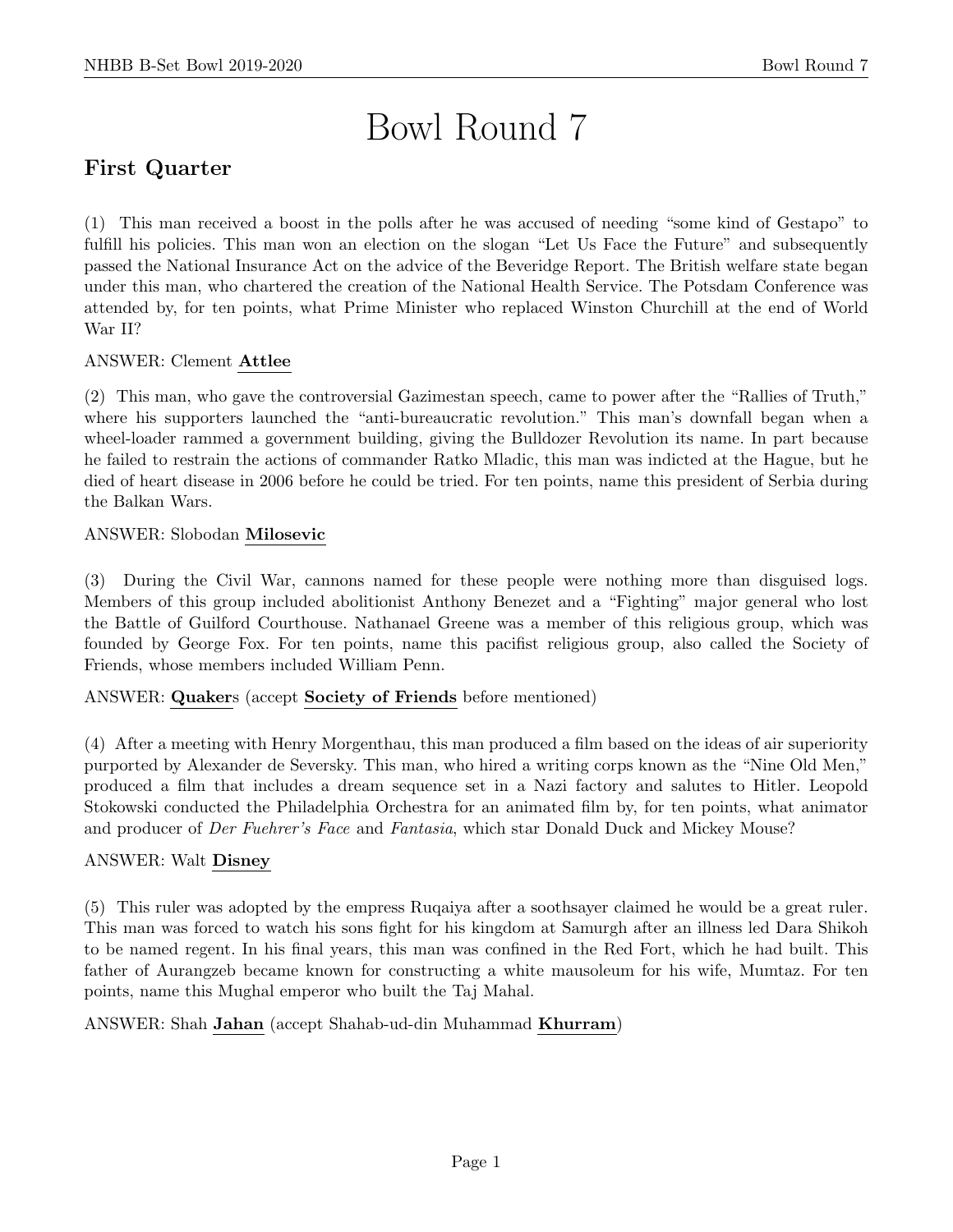(6) Lewis Schwellenbach succeeded this figure, who had an affair with Mary Harriman Rumsey, the founder of the Junior League, until her death. After the Triangle Shirtwaist Factory fire, this woman served as executive secretary for the New York Committee on Public Safety. Eleanor Roosevelt and this woman oversaw the development of She-She-She Camps during the New Deal. This drafter of the Social Security Act of 1935 was the first woman in the line of presidential succession. For ten points, name this Secretary of Labor under Franklin D. Roosevelt, the first female member of the Cabinet.

#### ANSWER: Frances Perkins

(7) A poem set during this war describes how "The larks, still bravely singing, fly / Scarce heard amid the guns below." In a poem about this war, a man imagines a dying man's "hanging face, like a devil's sick of sin," after describing an "ecstasy of fumbling" after the cries of "Gas! GAS!" A John McCrae poem about this war opens "In Flanders fields the poppies blow." For ten points, name this war, the subject of Wilfred Owen's "Dulce et Decorum Est," which was written while in the hospital suffering from shell shock.

#### ANSWER: World War I (accept the Great War)

(8) In a book focusing on this event, Rosa Luxembourg described it as a "complete failure." John Reed's reporting on this event provided the basis for his book Ten Days that Shook the World. A blank was fired by the Aurora during an attack on the Winter Palace during this event, which occurred months after a Provisional Government was established following a similar event in February. The Bolsheviks planned, for ten points, what autumn 1917 Russian revolution?

ANSWER: October Revolution (accept Russian Revolution of 1917 until "John Reed" is read, and prompt after; accept Bolshevik Revolution until "Bolshevik" is read, and prompt after; prompt on "Russian Revolution")

(9) This architect designed a forking glass extension for the Ordrupgaard museum in Denmark and created a pulley system to retract the fabric portion of a roof inspired by the sails of Dhow boats for the Al Janoub Stadium in Qatar. This architect designed the London Aquatics Center in her home nation and was hired to design a Central Bank building in Baghdad, her birth city, shortly before her death in 2016. For ten points, name this Iraqi-British architect, the first woman to win the Royal Gold Medal for architecture and the Pritzker Prize.

#### ANSWER: Dame Zaha (Mohammad) Hadid

(10) The first restrictive regulation on this action was the Page Act, whose intent was reversed sixty years later by the Magnuson Act. This action was carried out through the McCorkell Line during the Irish Potato Famine. A "gentleman's agreement" under Teddy Roosevelt limited this action from Japan. Many people who performed this action were processed at Angel and Ellis Islands. For ten points, name this action that increases the population of the United States.

ANSWER: immigration to the United States (accept answers that indicate any country of origin, even though China, Ireland, and/or Japan are the only ones clued)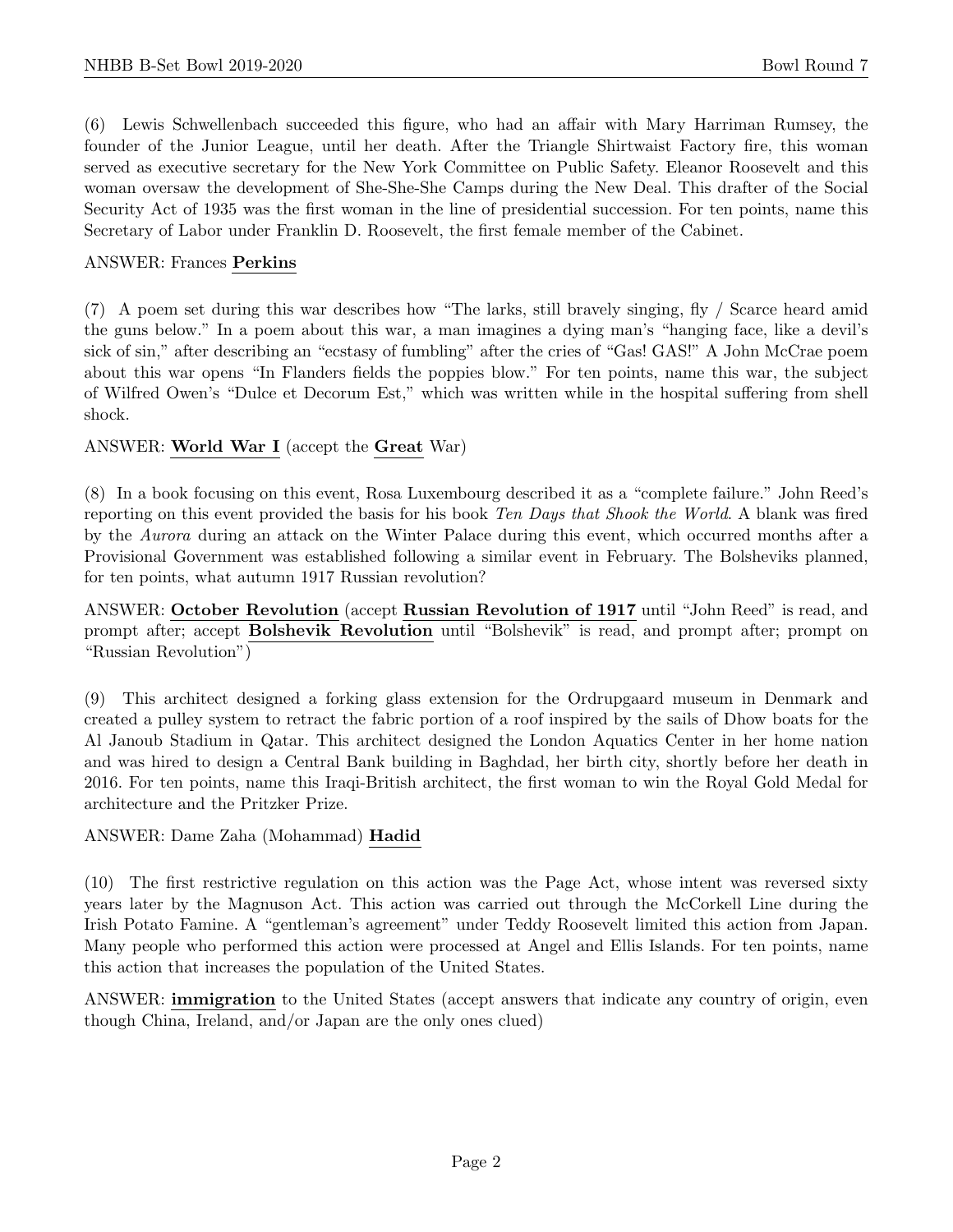# Second Quarter

(1) These people offered a peace deal in which they gave up lands south of the Tugela River to lure in and massacre Piet Retief's dignitaries. That incident was avenged when these people failed to breach a laager fort set up by Andries Pretorius at the Battle of the Blood River. These people were led by Dingane [din-GAH-nay] and Cetshwayo [key-SHWY-oh], whose armies fought the battles of Rorke's Drift and Isandlwana against the British. For ten points, name this southern African empire that was led by Shaka.

# ANSWER: amaZulu people

BONUS: The Anglo-Zulu War effectively ended at this July 4, 1879 battle over the Zulu capital city, fought seven months after the British lost at Isandlwana.

#### ANSWER: Battle of Ulundi

(2) Peter the Patrician negotiated the end of the Lazic War for this ruler, who had also ended a war with Khosrau I in the Perpetual Peace. The Four Doctors of Bologna revived this man's law code, the Corpus Juris Civilis. A work by Procopius describes Hypatius's attempt to rally the Blues and Greens to overthrow this husband of Theodora. The general Belisarius quelled the Nika Revolts for, for ten points, what Byzantine emperor who constructed the Hagia Sophia?

#### ANSWER: Justinian I (or Justinian the Great; prompt on Justinian)

BONUS: Procopius described Justinian as possessed by a demon in this highly critical unpublished work, which was discovered in the Vatican in the 17th century.

#### ANSWER: Secret History (accept Historia Arcana; accept Anekdota)

(3) This man noted that "a vast majority of mankind is entirely biased by motives of self-interest" while arguing in favor of a minority veto in his posthumous Disquisition on Government. This architect of the Bureau of Indian Affairs declared slavery to be a "positive good" during an 1837 speech to Congress. This man, angered by the 1828 Tariff of Abominations, argued in favor of nullification in an Exposition and Protest. For ten points, name this South Carolina senator and Vice President under Andrew Jackson.

#### ANSWER: John C. Calhoun

BONUS: Calhoun's Disquisition on Government was highly popular among this group of pro-slavery Southerners. Edmund Ruffin and Robert Barnwell Rhett were among the leaders of this group, which pushed for secession as early as 1850 and which was given its name by critical Northerners.

#### ANSWER: Fire-Eaters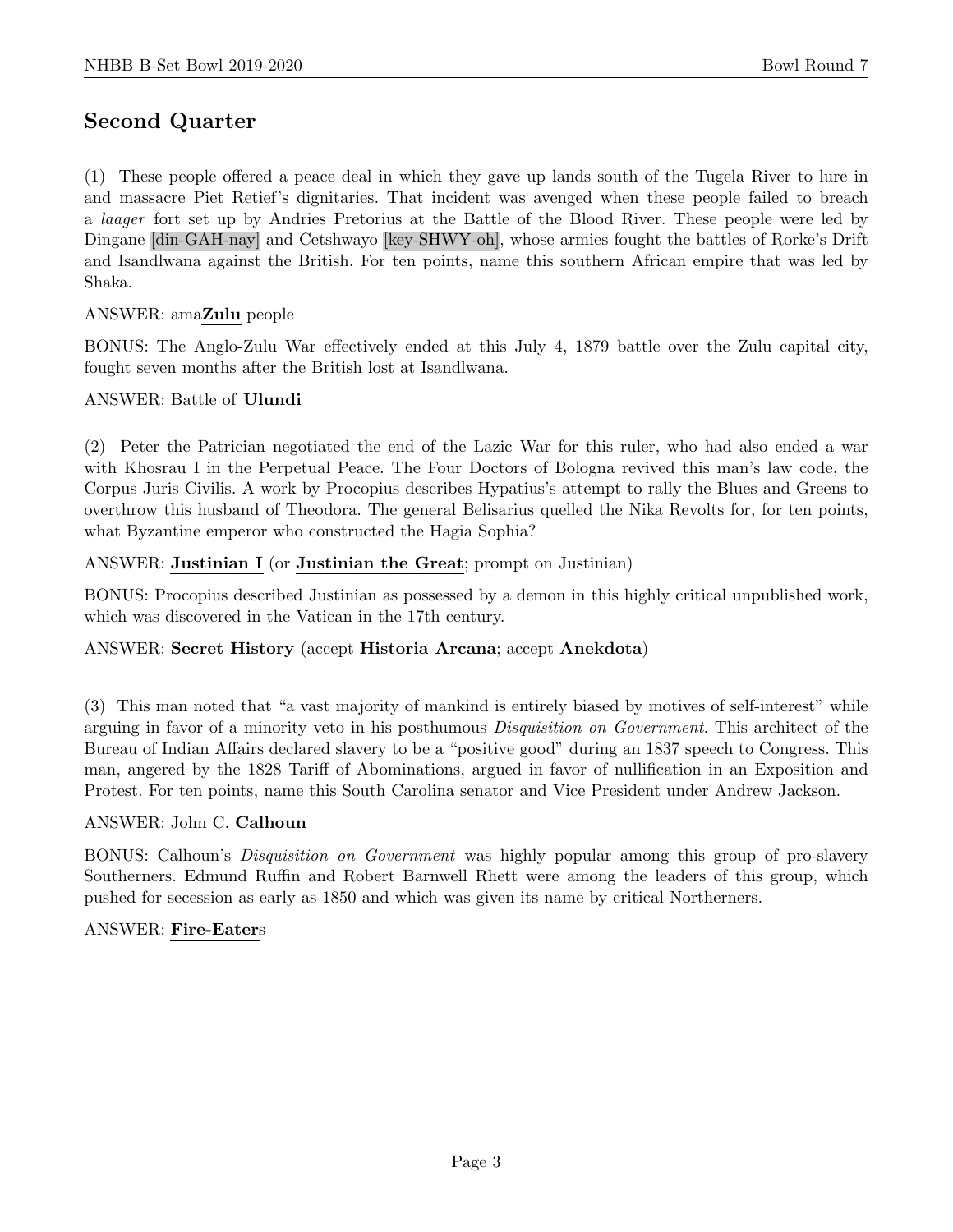$(4)$  Gaëtan Dugas, a flight attendant who was nicknamed this disease's Patient O [oh], was erroneously accused of being a North American originator of this disease. Traces of this disease's type 1 strain have been found in preserved lymph and blood samples from citizens of 1960 Léopoldville. This disease attacks CD4+ helper T cells, weakening its host's immune system. For ten points, name this retrovirus that can cause AIDS.

ANSWER: HIV (accept Human Immunodeficiency Virus; accept HIV-1; prompt on AIDS before mentioned)

BONUS: In the early 1980s, HIV was known by this name, due to the mistaken understanding that it was endemic to homosexual populations.

#### ANSWER: GRID (accept gay-related immune deficiency)

(5) In a book condemning this event, a thinker stated "Kings will be tyrants by policy when subjects are rebels from principle." Mary Wollstonecraft responded to that book condemning this event with a book defending republicanism titled A Vindication of the Rights of Men. Edmund Burke argued for gradual change in a book titled Reflections on, for ten points, what event that was triggered by the fall of the Bastille?

#### ANSWER: French Revolution

BONUS: Two years after writing A Vindication of the Rights of Men, Wollstonecraft published A Vindication of the Rights of Woman, which attacked this French politician's attempt to deny women public education. This foreign minister under Napoleon represented France at the Congress of Vienna.

ANSWER: Charles-Maurice de Talleyrand-Périgord, Duke of Talleyrand

(6) This city's mayor Ron Norick created a massive municipal improvement project known as MAPS that was funded without debt. The Field of Empty Chairs are part of a memorial in this city that was authorized by Bill Clinton; that memorial commemorates an event that was carried out by a Gulf War veteran who opposed the handling of the Ruby Ridge and Waco standoffs. For ten points, name this city where over 160 people were killed in a 1995 bombing by Timothy McVeigh.

#### ANSWER: Oklahoma City

BONUS: Timothy McVeigh's execution in 2001 marked the first execution carried out by the federal government since the decision in this 1972 Supreme Court case, which temporarily ended the death penalty in the US.

#### ANSWER: Furman v. Georgia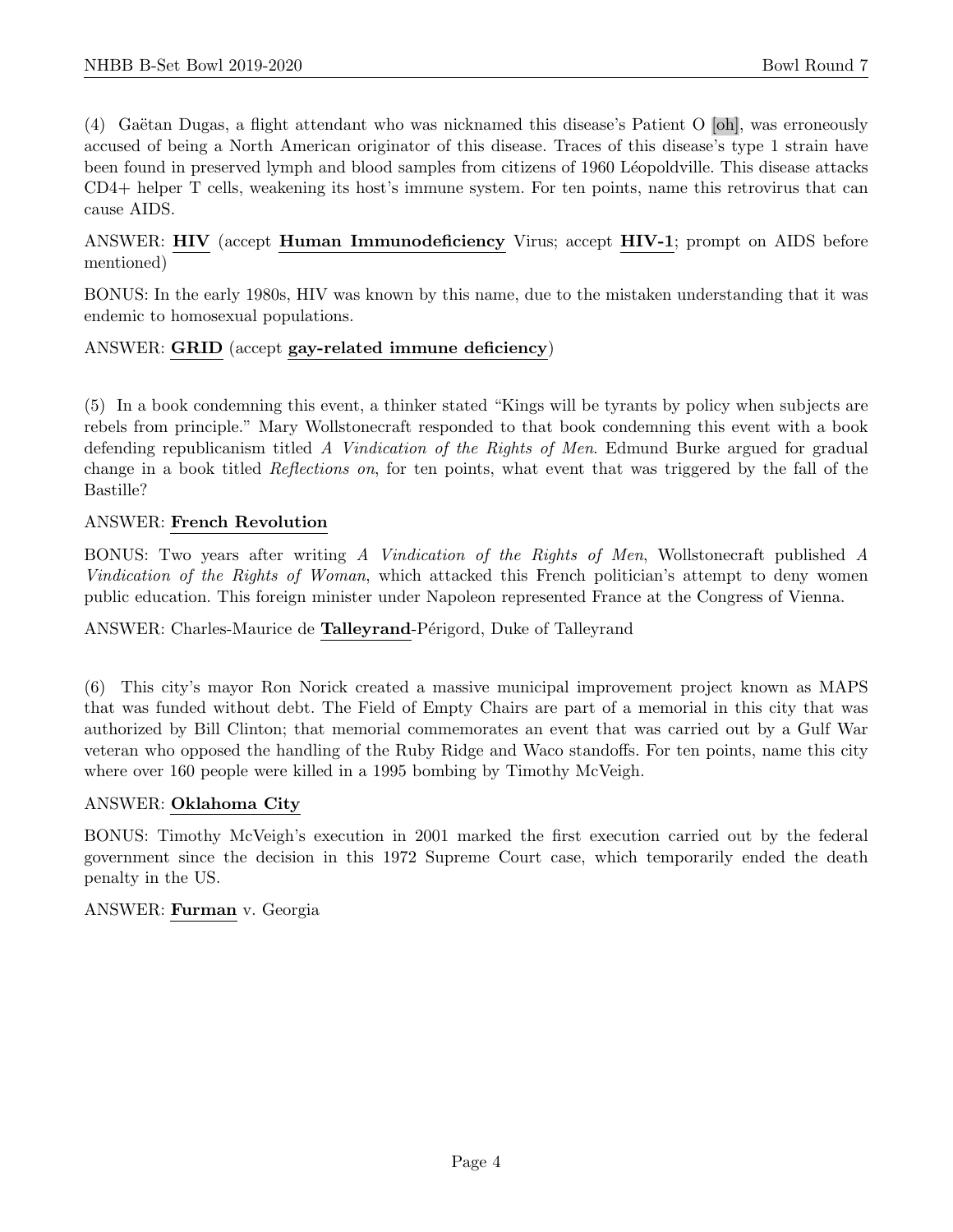(7) A temple sculpture at this location consists of a pair of water mirrors intended to view the sky. The Condor Stone is located in a cave in this city where boys underwent a rite of passage during the Royal Feast of the Sun. Advanced irrigation systems in this city rely on water from the Urubamba River. This city was falsely thought to be Vilcabamba Viejo by a Yale lecturer who led an expedition here. Hiram Bingham "re-discovered," for ten points, what citadel sometimes referred to as the "Lost City of the Incas?"

#### ANSWER: Machu Picchu

BONUS: Machu Picchu is believed to have been built as an estate for this ruler, the ninth Sapa Inca. This grandfather of Huayna Capac ruled until 1471.

#### ANSWER: Pachacuti

(8) A king of this country had a vision of a cross in the sky before winning the Battle of Ourique. The bull Manifestis Probatum recognized Afonso I as the first king of this country. The Battle of Aljubarrota was fought in this country, after which it was ruled by the Aviz dynasty. A prince of this country sponsored voyages to West Africa, sparking the Age of Discovery. For ten points, name this Iberian country that was home to Prince Henry the Navigator.

#### ANSWER: Kingdom of Portugal

BONUS: The House of Aviz ruled Portugal for two centuries until the Habsburgs created the Iberian Union; that union lasted until 1640 when this final Portuguese ruling dynasty rose to power.

ANSWER: House of Braganza

# Third Quarter

The categories are ...

- 1. 19th Century US Legislation
- 2. Irish Republican Army
- 3. Activism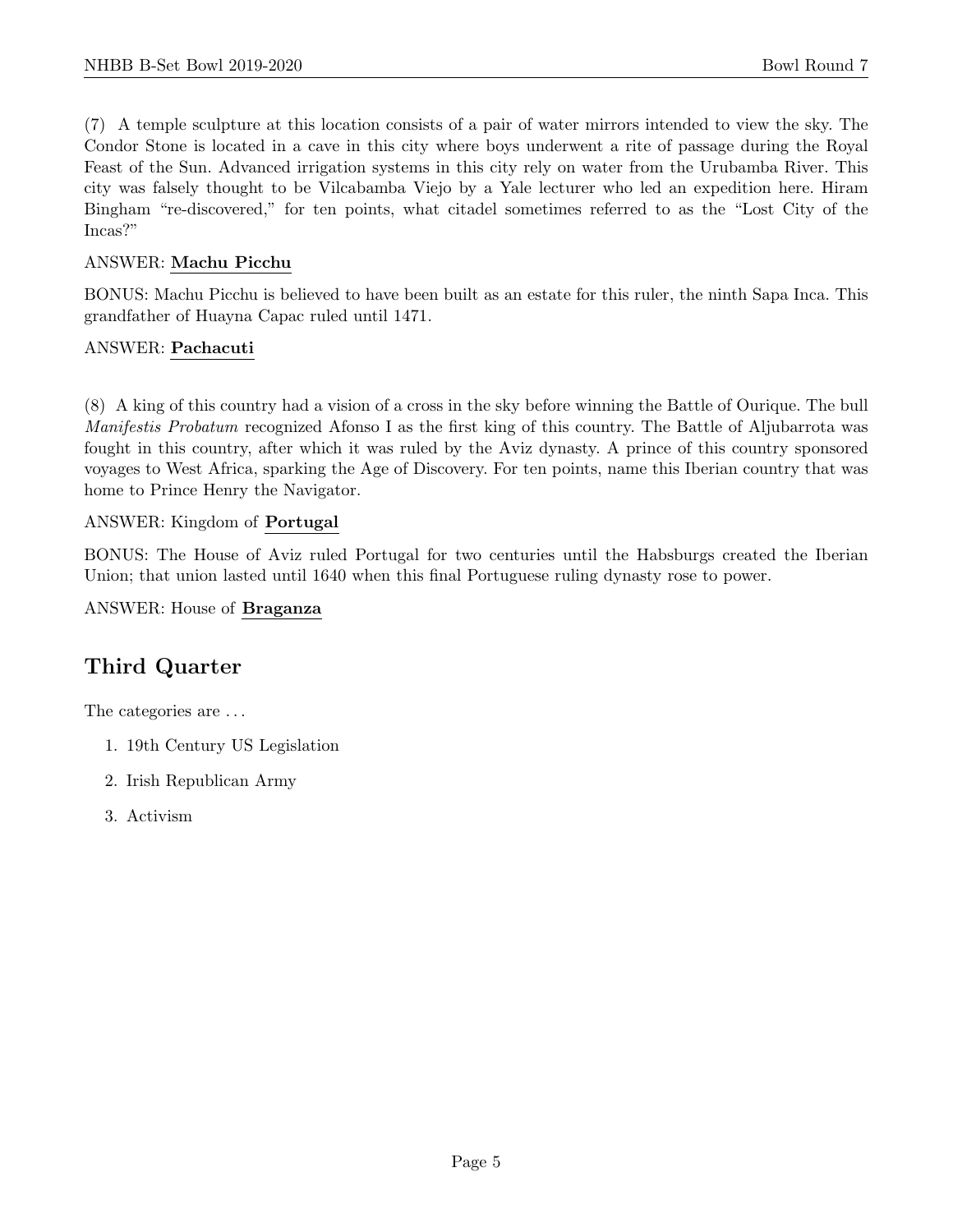#### 19th CENTURY US LEGISLATION

For all answers, you need not say "Act," "Bill," "Law," or similar terms. Name the...

(1) Ohio Congressman who introduced a massive 1890 Tariff Act, was elected President in 1896, and was shot in 1901.

#### ANSWER: William McKinley (accept McKinley Tariff)

(2) 1890 Antitrust Act, named for an Ohio Senator, that was later expanded by the Clayton Act.

#### ANSWER: Sherman Antitrust Act

(3) 1862 act that offered 160 acres of farmable Western land to citizens willing to improve it.

#### ANSWER: Homestead Act

(4) 1850 act that required Northerners to arrest blacks suspected of having escaped slavery.

#### ANSWER: Fugitive Slave Act

(5) 1883 act that reformed civil service by mostly eliminating the spoils system.

ANSWER: Pendleton Civil Service Reform Act

(6) 1898 amendment that prevented the US from annexing Cuba during the Spanish-American War.

ANSWER: Teller Amendment (or Teller Resolution)

(7) 1878 act requiring the Treasury Department to buy quotas of silver and circulate silver dollars.

#### ANSWER: Bland-Allison Act

(8) 1878 act banning the Army from engaging in domestic law enforcement, given a two-word Latin name.

#### ANSWER: Posse Comitatus Act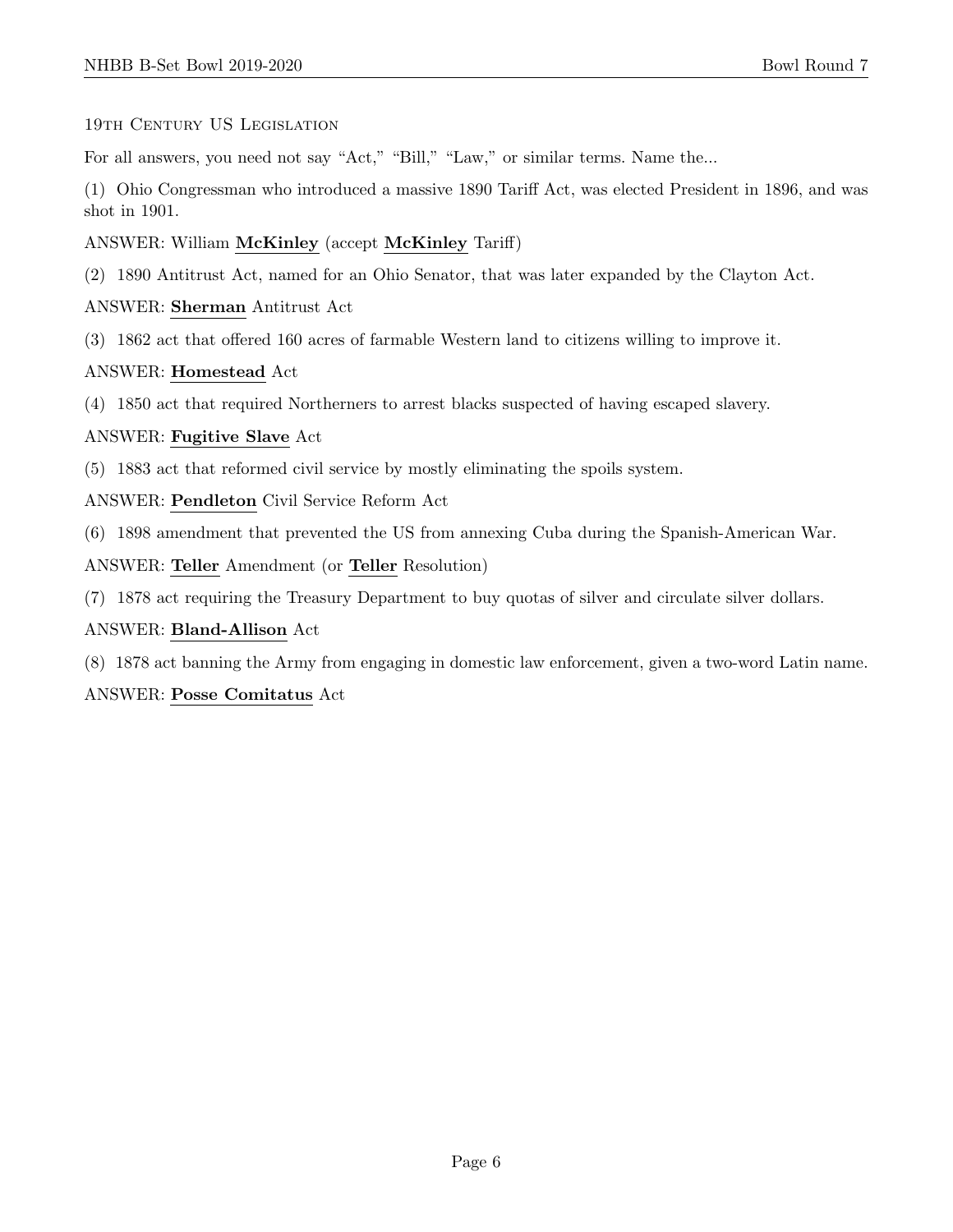#### Irish Republican Army

Name the...

(1) Country from which the IRA believes Ireland should be independent.

# ANSWER: United Kingdom of Great Britain and Northern Ireland (or U.K.; accept Great Britain; accept England)

(2) Irish political party whose name means "We ourselves" that often associated with the IRA.

# ANSWER: Sinn Féin [shin fayn]

(3) Northernmost of the four provinces of Ireland, a Protestant-majority region where loyalists have fought the IRA.

# ANSWER: Ulster

(4) Northern Irish city where the IRA fought the Battle of St. Matthews, and where the Good Friday Agreement was signed.

# ANSWER: Belfast

(5) IRA member who led and died in a 1981 hunger strike in the Maze prison.

ANSWER: Bobby Gerald Sands

(6) IRA attempt by Patrick Magee to kill Margaret Thatcher.

ANSWER: Brighton Hotel bombing (prompt on partial answers)

(7) Guerrilla warfare strategist for the IRA who, with Arthur Griffith, signed the Anglo-Irish Treaty.

#### ANSWER: Michael Collins

(8) Unit, founded by that strategist and commanded by Mick McDonnell, that assassinated members of the Cairo Gang.

ANSWER: the Squad (accept the Twelve Apostles)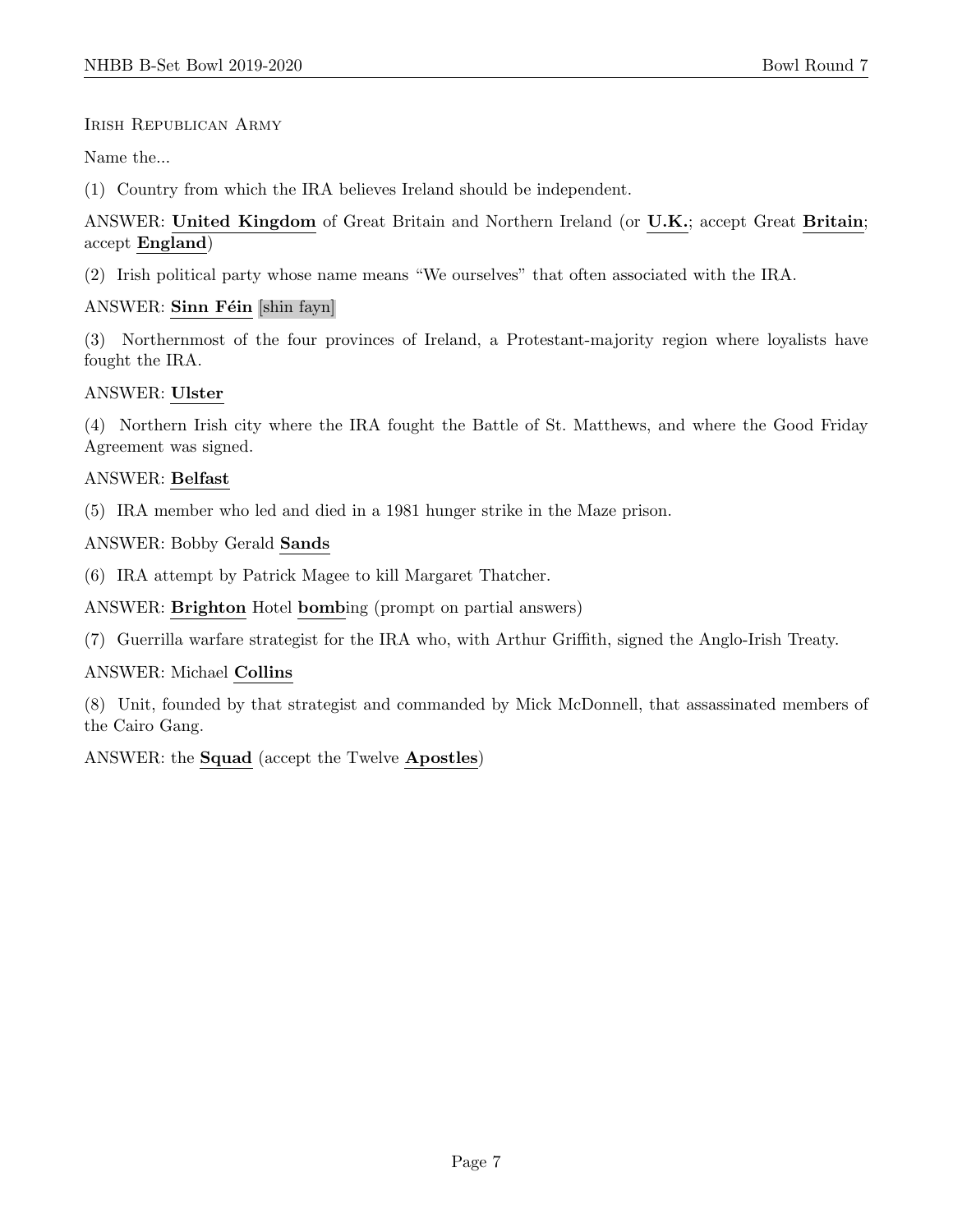# **ACTIVISM**

Name the...

(1) Square in Beijing where democratic activists protested and were crushed by tanks in 1989.

# ANSWER: Tiananmen Square

(2) Home country of Nobel laureate Kim Dae-jung, who was targeted for assassination by dictator Park Chung-hee in 1973.

ANSWER: South Korea (or Republic of Korea; accept ROK; prompt on Korea; do not accept North Korea or the Democratic People's Republic of Korea)

(3) Home country of Nobel laureate Mohamed ElBaradei, who briefly became Vice President after a coup against Mohamed Morsi.

# ANSWER: Egypt

(4) Electrician who led the Solidarity trade union against Communist rule and became President of Poland.

# ANSWER: Lech Walesa

(5) South African archbishop who won a Nobel Peace Prize for fighting apartheid.

#### ANSWER: Desmond Tutu

(6) Country where author Ken Saro-Wiwa and the Ogoni Nine were hanged by Sani Abacha's forces.

#### ANSWER: Nigeria

(7) Nobel laureate who was imprisoned after signing the Charter 08 manifesto.

#### ANSWER: Liu Xiaobo

(8) Venezuelan leader whose namesake doctrine is a refusal to recognize governments that come to power by force.

#### ANSWER: Romulo Betancourt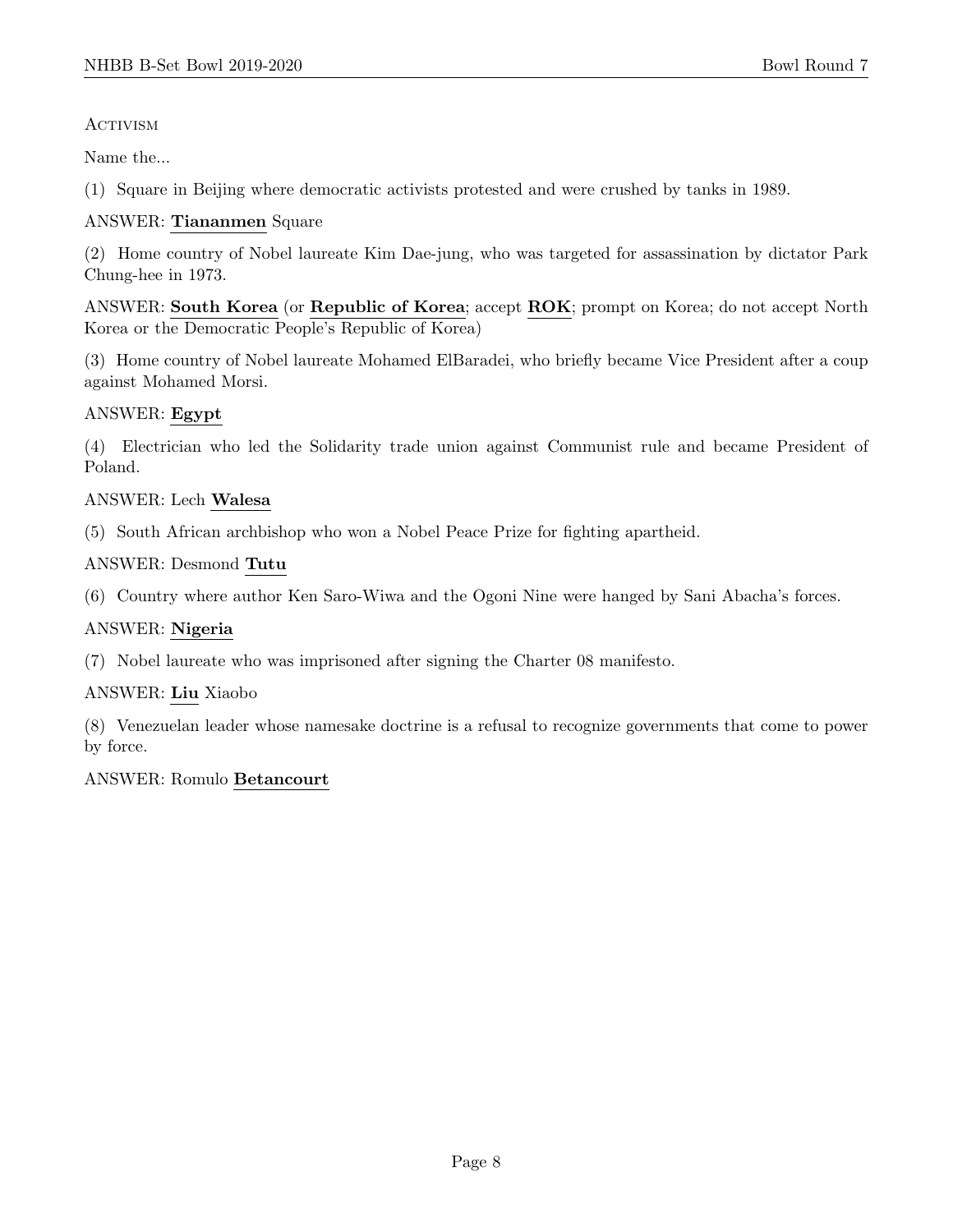# Fourth Quarter

(1) This battle's losers had their weapons melted down and cast into the three-headed Serpent Column monument. Arimnestus successfully killed the enemy commander with a stone during this battle, and Aristodemus charged the enemy by himself to make up for his absence at (+) Thermopylae. This battle was fought at the same time as Mycale. Xerxes I returned home prior to this battle, leaving (\*) Mardonius in charge of the loss. For ten points, name this 479 BC battle in which the Greeks ended the Persian invasion.

ANSWER: Battle of Plataea

(2) This state was the site of the SS Grandcamp disaster, in which nearly 600 people died after over 4 million pounds of ammonium nitrate exploded in 1947. In April 2013, this state's town of West was (+) rocked by another ammonium nitrate explosion. A 2019 chemical plant explosion caused evacuations in this state's Beaumont-Port Arthur metropolitan area, on the western shores of the (\*) Sabine Lake near the Gulf of Mexico. For ten points, name this state where the booming petrochemical industry fueled the growth of cities like Houston.

#### ANSWER: Texas

(3) Ma Rulong led the Hui people during a rebellion against this dynasty before defecting to this dynasty's side. The lives of Shang Zhixin's thirty-two brothers were spared in the aftermath of Wu Sangui's uprising against this dynasty; that incident, the Revolt of the (+) Three Feudatories, was won by this dynasty's Green Standard Army, which mobilized under the command of the Kangxi Emperor. This dynasty defeated (\*) Li Zicheng's forces at the Battle of Shanhai Pass to end the short-lived Shun dynasty. For ten points, name this Chinese dynasty founded by descendants of the Jurchen people, called Manchus.

ANSWER: Qing [cheeng] dynasty (accept Manchus before read; do not accept Qin [cheen])

(4) This policy was supported by a Payment Law that suspended government subsidies for non-adherents. A disgruntled Edward Kullman was angered into a failed assassination attempt by this policy, which spurred the formation of Ludwig Windthorst's (+) Center Party. This policy was strengthened with the passing of Adalbert  $(*)$  Falk's May Laws, and it led to a ban on Jesuits. For ten points, name this general policy against the Catholic Church that was put forth by Otto von Bismarck.

ANSWER: Kulturkampf (prompt on descriptions of anti-Catholic policies in Germany under Bismarck)

(5) In Ephesians, one of these objects "of the Spirit" is listed as part of the Armor of God. While praying, Ali was assassinated in 661 with a poisoned one of these weapons. In the Gospels, Jesus stated that he did not come to  $(+)$  "bring peace," but instead he brought one of these weapons. In a 13th century legend, a hand appears from the waters of a  $(*)$ lake to catch a thrown one of these weapons. For ten points, name this type of weapon whose mythical examples include King Arthur's Excalibur and one he pulled from a stone.

ANSWER: swords (prompt on "blade" or similar generic terms, but do not prompt on "dagger" or similar specific terms; prompt on "weapon" before mentioned)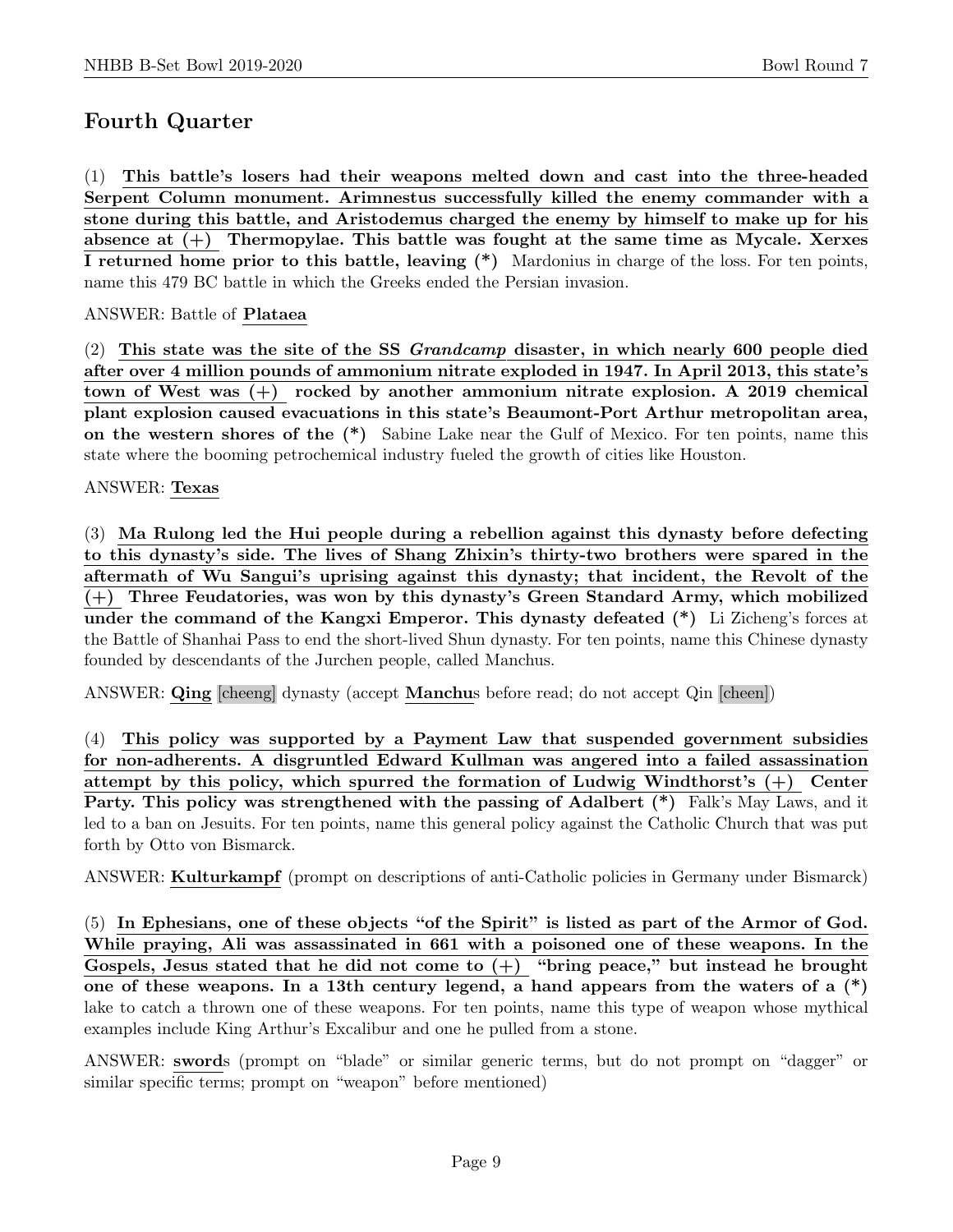(6) Alberto Gentili helped preserve the legacy of this composer by delicately finding private funds to purchase crates of once-lost manuscripts from a religious boarding school in Piedmont and from a descendant of an Austrian ambassador & Genoese count. This composer, the subject of the Turin Collection, composed an opera on the life of  $(+)$ Montezuma and two operas on the story of Orlando Furioso. The Ospedale della Pietà, an (\*) orphanage and music school, employed this priest and composer of The Contest Between Harmony and Invention, a collection of 12 violin concertoes. For ten points, name this Italian Baroque composer of The Four Seasons.

ANSWER: Antonio Vivaldi

(7) This man, who defended his actions in a series of letters in the National Intelligencer newspaper, was investigated by the Covode Committee that looked for ways to impeach him. This man sent the army to confront the Mormons in the Utah War, and the  $(+)$ Mountain Meadows massacre occurred during his administration. This president supported the Lecompton Constitution in his attempts to make Kansas a slave state. The end of his tenure was marked by (\*) South Carolina's secession. For ten points, name this US president who is often criticized for failing to prevent the Civil War and was succeeded by Abraham Lincoln.

ANSWER: James Buchanan

(8) This battle proceeded when Forrest Sherman overruled James Doyle on the implementation of Plan 100B. A feint by the HMS Whitesand Bay helped maintain the element of surprise for this battle, which began when one side entered the Flying Fish Channel to strike at (+) Green, Red, and Blue beaches. Kimpo Airfield was taken as a result of this battle. This battle, codenamed Operation (\*) Chromite, broke the siege of the Pusan Perimeter and led to the recapture of Seoul. Douglas MacArthur masterminded, for ten points, what 1950 amphibious landing that turned the Korean War?

ANSWER: Battle of Inchon